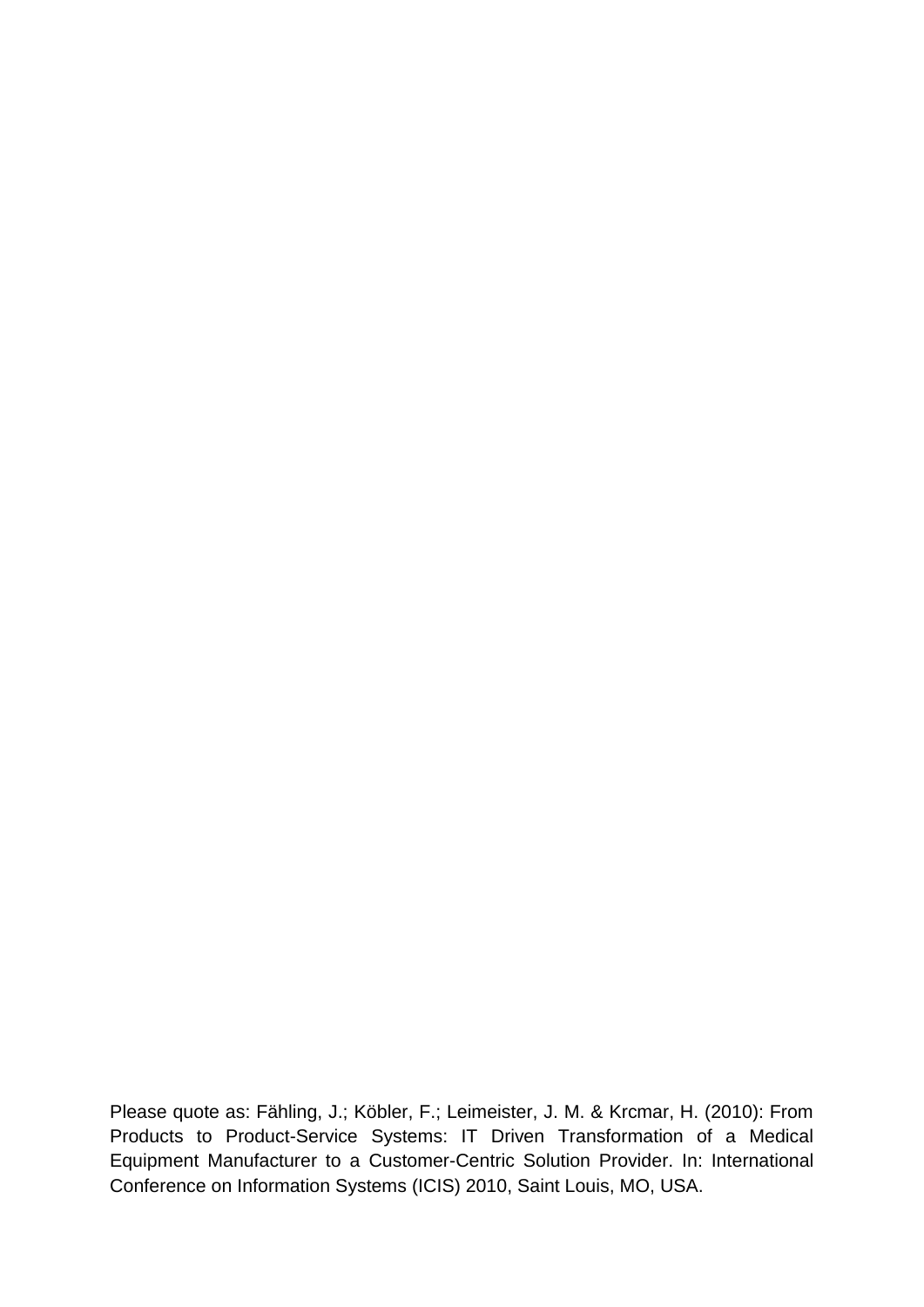#### FROM PRODUCTS TO PRODUCT-SERVICE SYSTEMS: IT DRIVEN TRANSFORMATION OF A MEDICAL EQUIPMENT MANUFACTURER TO A CUSTOMER-CENTRIC SOLUTION PROVIDER

| Journal:       | International Conference on Information Systems 2010                                                                                                                                                                                                                                                                                                                                                                                                                                                                                                                                                                                                                                                                                                                                                                                                                                                                                                                                                                                                                                                                                              |
|----------------|---------------------------------------------------------------------------------------------------------------------------------------------------------------------------------------------------------------------------------------------------------------------------------------------------------------------------------------------------------------------------------------------------------------------------------------------------------------------------------------------------------------------------------------------------------------------------------------------------------------------------------------------------------------------------------------------------------------------------------------------------------------------------------------------------------------------------------------------------------------------------------------------------------------------------------------------------------------------------------------------------------------------------------------------------------------------------------------------------------------------------------------------------|
| Manuscript ID: | ICIS-0257-2010.R1                                                                                                                                                                                                                                                                                                                                                                                                                                                                                                                                                                                                                                                                                                                                                                                                                                                                                                                                                                                                                                                                                                                                 |
| Track:         | IS Curriculum, Education, and Teaching Cases                                                                                                                                                                                                                                                                                                                                                                                                                                                                                                                                                                                                                                                                                                                                                                                                                                                                                                                                                                                                                                                                                                      |
| Keywords:      | Business value of IS/value of IS, Business model, Teaching case,<br>Change management, Business process innovation, Business<br>strategy, CIO, Corporate strategy                                                                                                                                                                                                                                                                                                                                                                                                                                                                                                                                                                                                                                                                                                                                                                                                                                                                                                                                                                                 |
| Abstract:      | Meditec is a German manufacturer of instruments for surgeries. The<br>company is quality leader in this sector and supplies many German<br>and international hospitals. However, the opportunities for<br>differentiation against competitors decrease continuously. New<br>competitors from emerging markets are challenging the market<br>position of established companies in this industry. Meditec is<br>therefore forced to change its strategy and business model in order<br>to survive in this novel competitive environment. The management<br>of Meditec has decided to traverse from a pure product<br>manufacturer to a customer-centric solution provider. This<br>transformation requires the development of new processes,<br>competencies and capabilities - especially with respect to IT and IT<br>services.<br>This teaching case helps in understanding the role of IT in product-<br>service systems (PSS) and PSS-based business models. Therefore<br>the case illustrates why IT is necessary to establish a PSS-based<br>business model and why a customer-centric view is important for<br>this kind of business model. |
|                |                                                                                                                                                                                                                                                                                                                                                                                                                                                                                                                                                                                                                                                                                                                                                                                                                                                                                                                                                                                                                                                                                                                                                   |

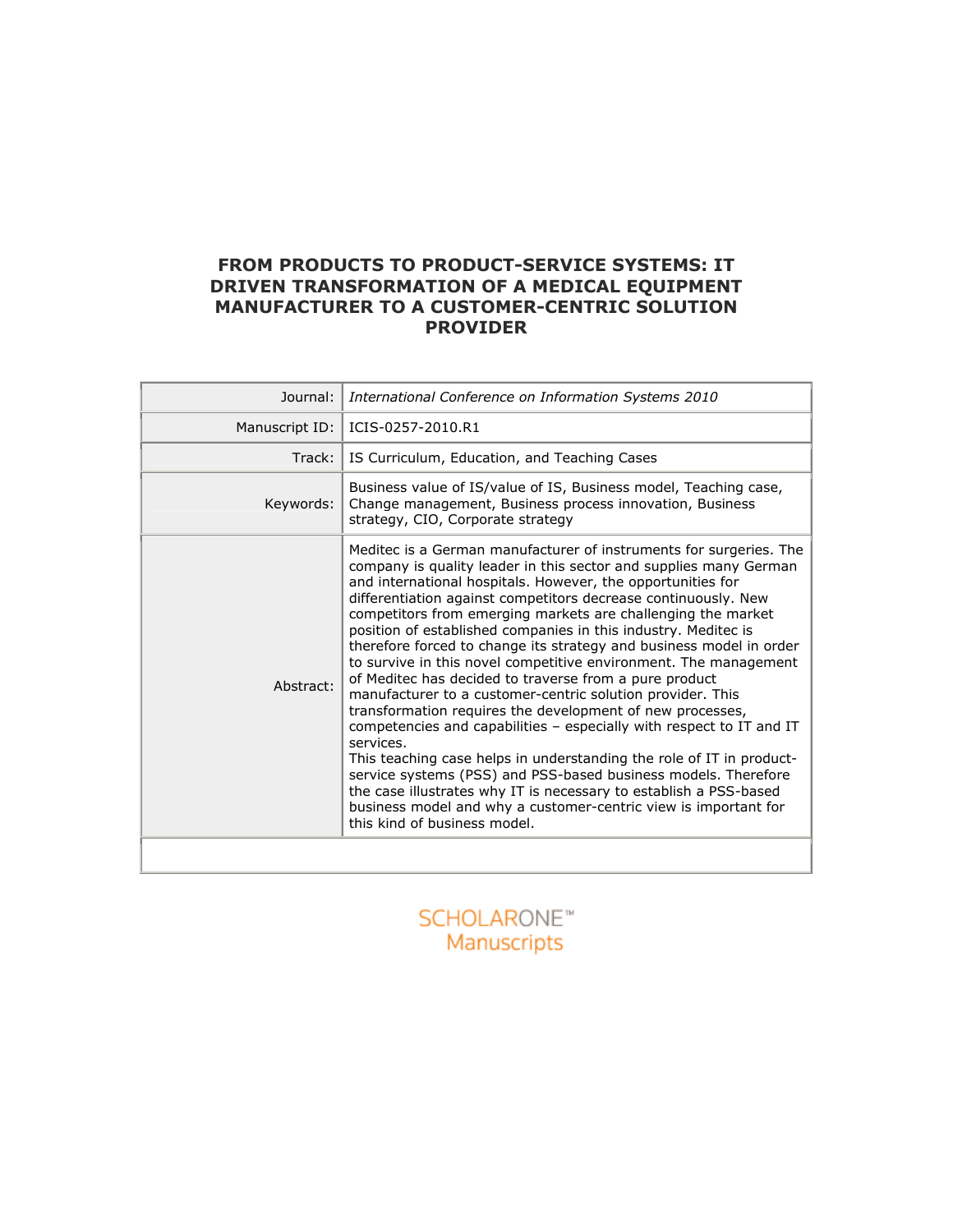# **FROM PRODUCTS TO PRODUCT-SERVICE SYSTEMS:**

# **IT DRIVEN TRANSFORMATION OF A MEDICAL EQUIPMENT MANUFACTURER TO A CUSTOMER-CENTRIC SOLUTION PROVIDER**

*Teaching Case* 

**Jens Fähling** 

Chair for Information Systems Technische Universität München Boltzmannstr. 3, 85748 Garching Germany faehling@in.tum.de

#### **Jan Marco Leimeister**

Chair for Information Systems Universität Kassel Nora-Platiel-Str. 4, 34127 Kassel Germany leimeister@uni-kassel.de

#### **Felix Köbler**

Chair for Information Systems Technische Universität München Boltzmannstr. 3, 85748 Garching Germany felix.koebler@in.tum.de

#### **Helmut Krcmar**

Chair for Information Systems Technische Universität München Boltzmannstr. 3, 85748 Garching Germany krcmar@in.tum.de

**Keywords:** technology-driven organizational change (technochange), IT project management, product-service systems (PSS), customer-centric business model, teaching case

#### **Abstract**

Meditec is a German manufacturer of instruments for surgeries. The company is quality leader in this sector and supplies many German and international hospitals. However, the opportunities for differentiation against competitors decrease continuously. New competitors from emerging markets are challenging the market position of established companies in this industry. Meditec is therefore forced to change its strategy and business model in order to survive in this novel competitive environment. The management of Meditec has decided to traverse from a pure product manufacturer to a customer-centric solution provider. This transformation requires the development of new processes, competencies and capabilities – especially with respect to IT and IT services.

This teaching case helps in understanding the role of IT in product-service systems (PSS) and PSS-based business models. Therefore the case illustrates why IT is necessary to establish a PSS-based business model and why a customer-centric view is important for this kind of business model.

#### **Acknowledgement**

We thank the German Research Foundation (Deutsche Forschungsgemeinschaft – DFG) for funding this project as part of the collaborative research centre 'Sonderforschungsbereich 768 – Managing cycles in innovation processes – Integrated development of product-service systems based on technical products'.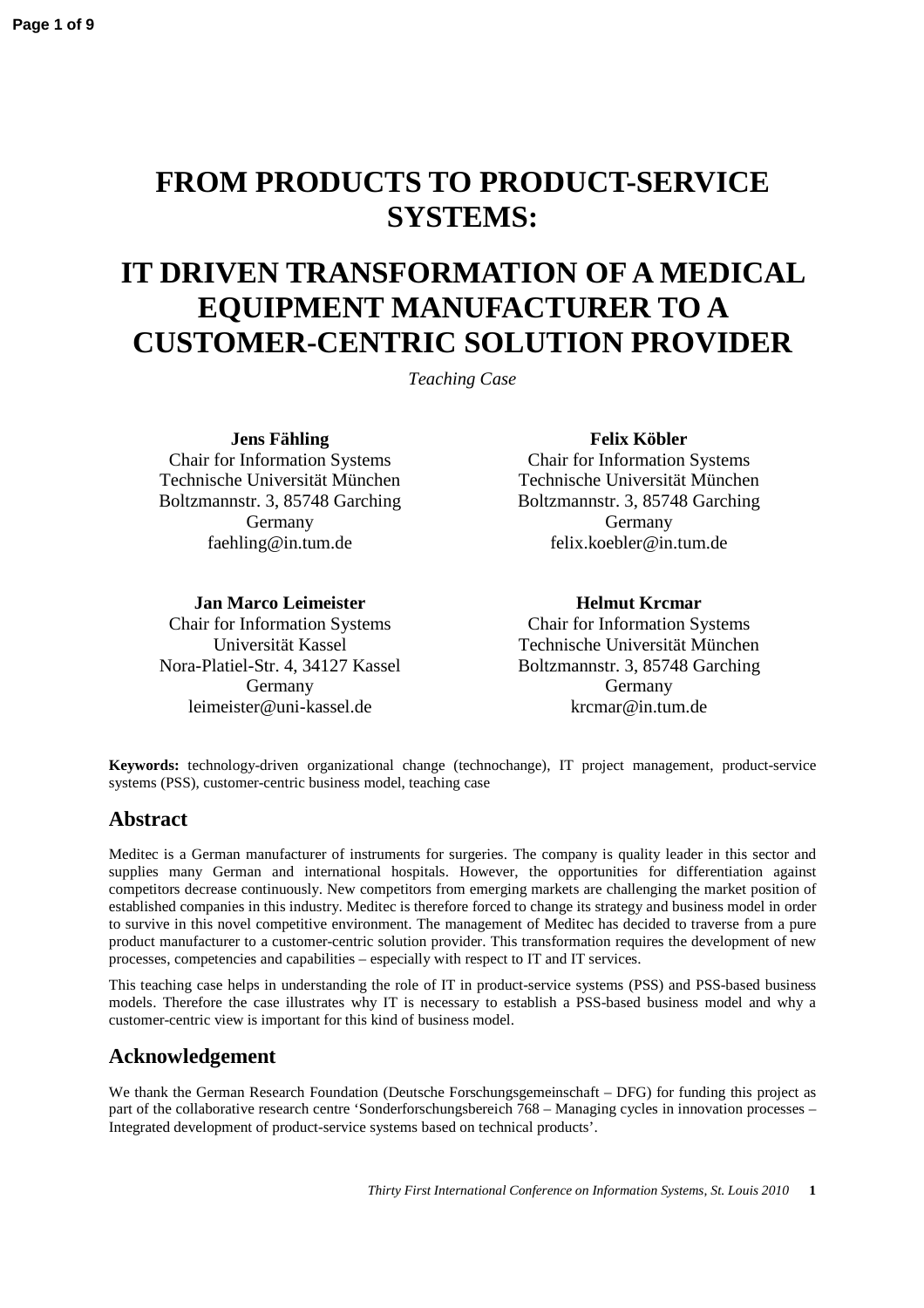*IS Curriculum, Education, and Teaching Cases* 

#### **Introduction**

"*Sally, compared to your competitors, your products are well above the average price for surgical equipment. You know that in recent years, the medical engineering industry, and especially the surgical equipment sector, has seen a number of new international companies on the scene which have grown to significant players on the domestic market. Furthermore, serving as the head of medical equipment procurement for our institution, I increasingly have to initialize open competitive bidding processes directed by the German state government and the European Union to guarantee fair bidding,*" says Tim, head of medical equipment procurement at the public mid-sized Marien Hospital in Northern Germany.

Sally works as a manager in the sales and distribution department at Meditec, a national leading manufacturer of surgical instruments, and supplier of Marien Hospital. She counters with, "*I know about the governmental regimentations on competitive bidding processes, especially in the public sector and the recent developments within the medical engineering industry. We have formed a task force to closely monitor the development within the industrial branch and product portfolio of our top five competitors. I have to admit that in comparison to close competitors, our products are priced high, but there is one justification for this high difference in pricing, and, Tim, you and your surgeons know it is the best quality – quality made in Germany!"* 

Tim nods and says, "*I agree, quality of surgical equipment is not only a differentiation factor to competitors within the medical engineering branch and plays a significant role in decision making in competitive bidding processes, but it is also fundamental for the medical treatment of our patients and the basis for an excellent national health care system. Nevertheless, I have observed immense enhancements in product quality of international medical engineering companies, especially from emerging markets, during the last few years of attendance at the Medica and CompaMed international trade fairs. On my last visit, I talked to Mr. Chen, product manager of the surgical equipment division of South Korea-based Hangyong, who recently assumed the management position for their Western and Eastern Europe business unit, about offers on specific surgical equipment that is featured in your product portfolio. Sally, you have to admit that companies like Hangyong have caught up to national quality standards and generated sound cost and performance ratios. Additionally, the municipal and state funding on expenses and investments is stagnating, the hospital management board has introduced stricter conditions for procurement activities, and Sally you can see my hands are getting more and more tied."*

After discussing minor points in existing contractual arrangements, Tim takes leave of Sally, but inwardly continues the conversation.*"You do not solve my problems, Sally. All vendors just want to sell their newest products. What we are searching for are solutions to our business and treatment process needs, and not just new products embedding the newest technology. Actually, we need to concentrate on our core competencies – the healing of and care for patients! We should focus more on treatment and care processes. Further, we are looking for solutions to increase cost transparency for our surgical instruments. It is hard to appraise the real costs and to assign them to specific treatments or patients. In addition, many of the instruments that we sterilize are prepared for surgery but are not used. Instruments that were prepared for surgery must be cleaned and sterilized whether they are used or not. With an intelligent solution we could save time and money, and still boost our efficiency. If you could offer me a solution that would help me solve these problems, I would welcome you with open arms!"* 

This kind of discussion and contractual talk is not new to Sally. Several customers of Meditec have increased pressure to reduce prices of offered products, especially because of increased competition from other, mostly low wage, countries. The situation changed last week when Meditec lost one of its most important customers, a hospital from Southern Germany, due to a cheaper offer on a competitive bidding process to Hangyong. In a specially scheduled meeting, board managers and business unit managers of Meditec then discussed the latest events and critical situation. The participating managers have now identified multiple factors which have led to this critical situation. The main factors are: the substitution of existing high quality products with cheaper products driven by privatizations of German hospitals, and constrictions of public financial funding. The health care sector sees an increased number of private investors which act as sponsors within the German hospital market. The market is also dominated by mergers and acquisitions of private hospital organizations. Private investors therefore strive for cost reduction and increase in profit. One option to decrease expenditure is the procurement of lower priced surgical instruments while quality characteristics of products are increasingly invariable. This evolution forces managers of Meditec to react to and initiate innovative product development processes as essential survival strategies.

Sally is on her way back to the headquarter offices when she realizes that the conversation with the client calls for a reaction to the current situation of Meditec. She acknowledges that the current product portfolio is excellent in terms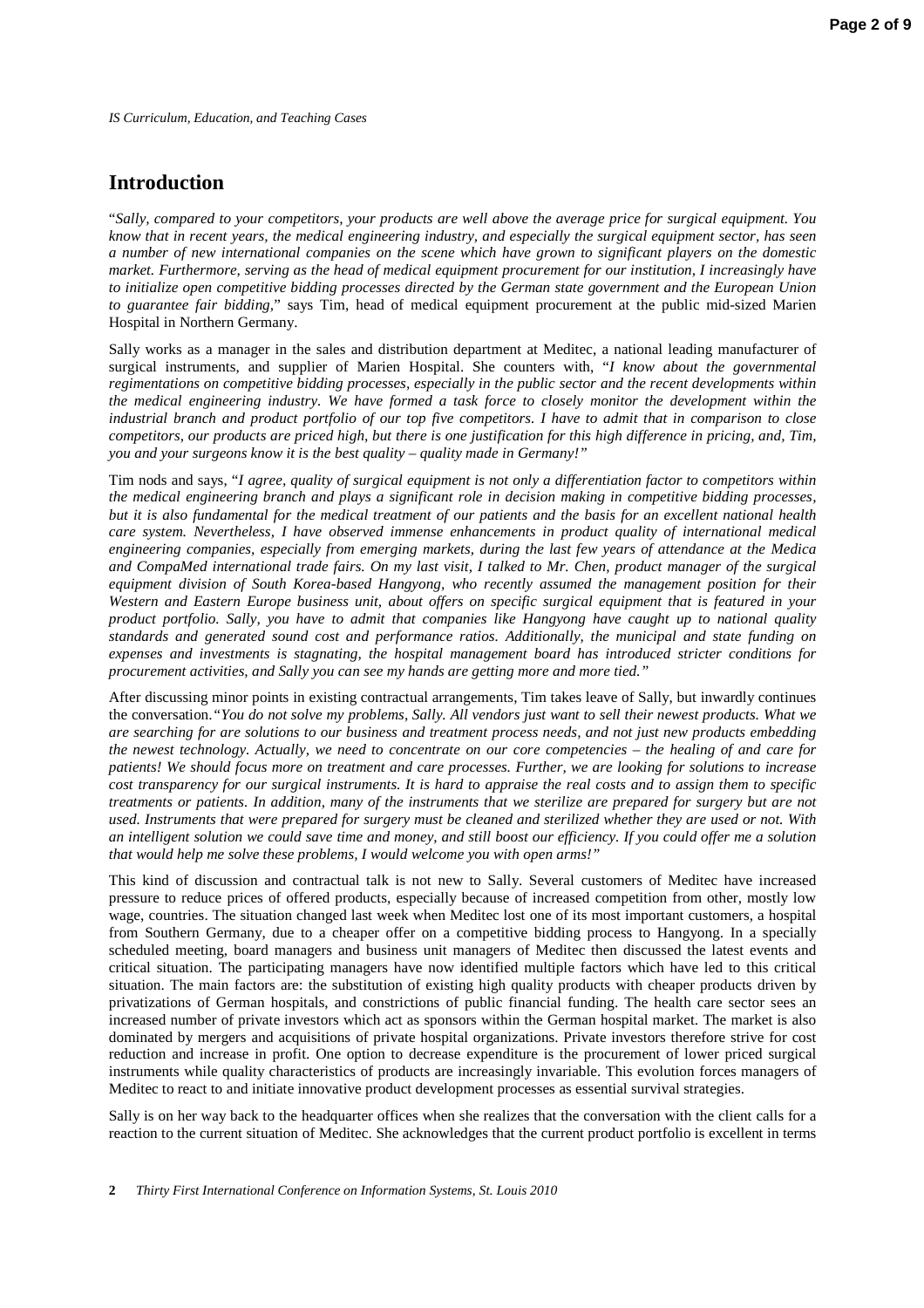of quality standards and diverse product ranges. Nevertheless, products no longer guarantee a differentiation from competitors, particularly from those residing in emerging countries. This results in offered products becoming more and more replaceable. Meditec is in need of innovatively optimizing its product portfolio and going beyond product improvements. She knows their products are the best in class, but the offered products do not yet provide an overall the solution for the clients' problems. What would be an integrated solution around the set of surgical instruments? Sally spends some time pondering this question. ss, products no longer guarantee a differentiation<br>untries. This results in offered products becomin<br>timizing its product portfolio and going beyond p<br>s, but the offered products do not yet provide an

Sally's enthusiasm surges as she considers the new plan, *"I know that the hospitals are currently not searching for new instruments. As Tim mentioned in the client meeting, our instruments are embedded mentioned into several processes, such*  as preparation, cleaning, sterilization, quality management, documentation, inventory, storage and so on. We as preparation, cleaning, sterilization, quality management, documentation, inventory, storage and so on. We<br>should help our customers with an integrated product service system in order to ease their underlying processes. Perhaps we can support them in managing or executing one or more of these processes? Maybe we can help our *customers with the quality inspections for our instruments? This could include an inspection of our instruments for*  proper operation, like the inspection of the sharpness of scalpels. We can offer this service in the hospital with field *workers, or we can pick up the instruments and inspect them in our own laboratory laboratory. I shou* product development team, given his product experience, to help us define some interesting services for our product development team, given his product experience, to help us define some interesting services for our<br>customers. He could give us information about what instruments would be interesting for inspection, and tell us ho *expensive they are." ystem in order to ease their underlying processes.*<br>*more of these processes? Maybe we can help our could include an inspection of our instruments for*.<br>*We can offer this service in the hospital with field*<br>*a our own la* **From products to product**<br> **From products to product canges**. Nevertheless, product<br>
competitions, particularly from throe mesines and in emerging countries. This<br>
and none replaceable. Medice: is in each of innovariately

Many more ideas arise in Sally's head as she thinks about the big potential for new business opportunities.

## **Meditec**

Meditec, founded in 1898 and maintaining its corporate headquarters in Hamburg, Germany, has grown to a national leading manufacturer of surgical instruments. The company develops and markets a product range, including surgical instruments for minimally invasive surgical (MIS) approaches (e.g., vascular surgery), implants, as well as sterile containers (Figure 1). In order to create innovative solutions around the handling of instruments, the company has initiated the integration of clinical partners in its research and development activities. I in 1898 and maintaining its corporate headquarters in Hamburg, Germany, has grown to a national<br>turer of surgical instruments. The company develops and markets a product range, including<br>ints for minimally invasive surgi

MIS procedures feature multiple advantages in comparison to standard surgical procedures, e.g., prevention of transactions, decreased loss of blood, cooling and exsiccation during the surgical process. Additionally, MIS procedures decrease the level of manipulation of viscera and generate multiple advantages for patients, e.g., decreased postoperative pain, rapid postoperative anastasis, resumption of homely- and work activities. MIS procedures achieve better cosmetic results and prevent infections and incisional hernia by causing minimal and marginal scars. uments. The company develops and markets a product range, including<br>sive surgical (MIS) approaches (e.g., vascular surgery), implants, as well as<br>create innovative solutions around the handling of instruments, the company<br>

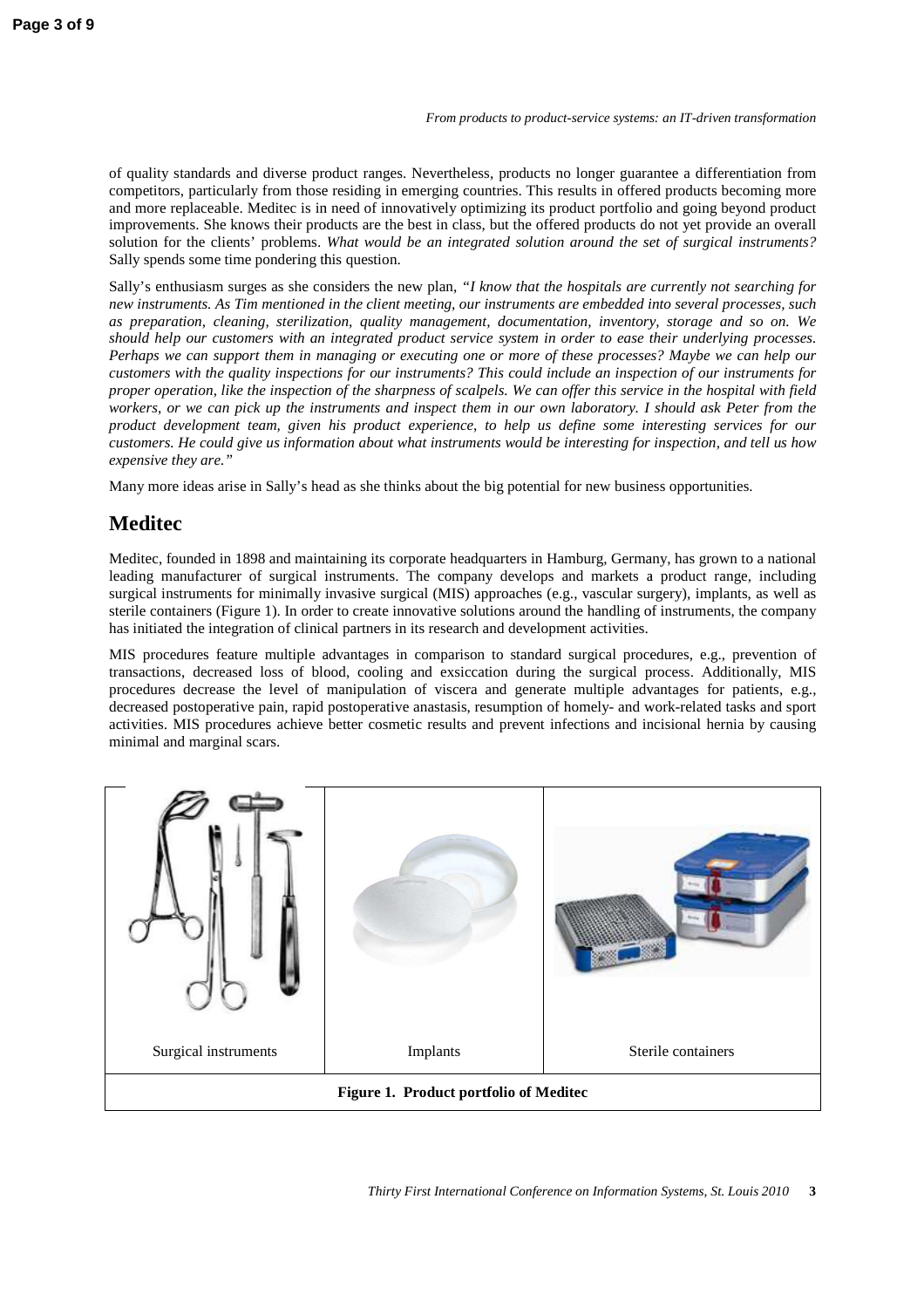#### *IS Curriculum, Education, and Teaching Cases*

Meditec positions itself as the quality leader in the MIS product sector in Germany, and focuses on technologyoriented strategies in product development. The organization maintains a strong customer base composed of multiple mid- and large-sized German hospitals. The company distributes its products in over three countries (Germany, Austria and Switzerland), and is certified in accordance with multiple  $ISO<sup>1</sup>$  standards to consistently guarantee the high quality of products. By 2009, the company had employed 380 employees and was running subsidiaries in three national locations, where two locations served as manufacturing sites in Northern and Southern Germany. Figure 2 graphically depicts the organizational divisions and units of Meditec, as well as its ecosystem.



Meditec also offers a variety of product-related services. On the one hand, Meditec offers specific training for physicians when they buy new instruments. This training helps physicians with the application of complex instruments. It is especially important for instruments used in MIS, which change the whole process of surgery intervention. Before physicians are able to execute MIS, they need special training to become familiar with these novel techniques. Meditec also provides a wide range of manuals and further information on its website for registered customers. This knowledge base contains the long-time experience of Meditec and of its customers. On the other hand, physicians have the possibility of introducing new ideas and requirements into the innovation process of Meditec.

## **The IT-based product-service system**

After Sally arrives at the headquarters of Meditec, she immediately schedules a meeting with Marc from the Marketing Division. Marc has recently joined the company as Head of Marketing. His experience and knowledge of products, especially in the medical engineering industry, have been incorporated into a new innovative product line at Meditec. Sally is keen to discuss her thoughts and ideas for new and innovative service offerings with him.

*"I visited a client this morning and ran into the same kind of trouble we've had before,"* says Sally. *"Our customers are totally satisfied with our products in terms of quality and performance, but they cannot afford our new product series, because, as you know, our offer is more expensive compared to our closest competitors. And now our competitors have started a discount campaign in order to increase their market share. As a matter of fact, it is more and more complicated to differentiate our products from our main competitors."* 

-

<sup>&</sup>lt;sup>1</sup> International Organization for Standardization

**<sup>4</sup>** *Thirty First International Conference on Information Systems, St. Louis 2010*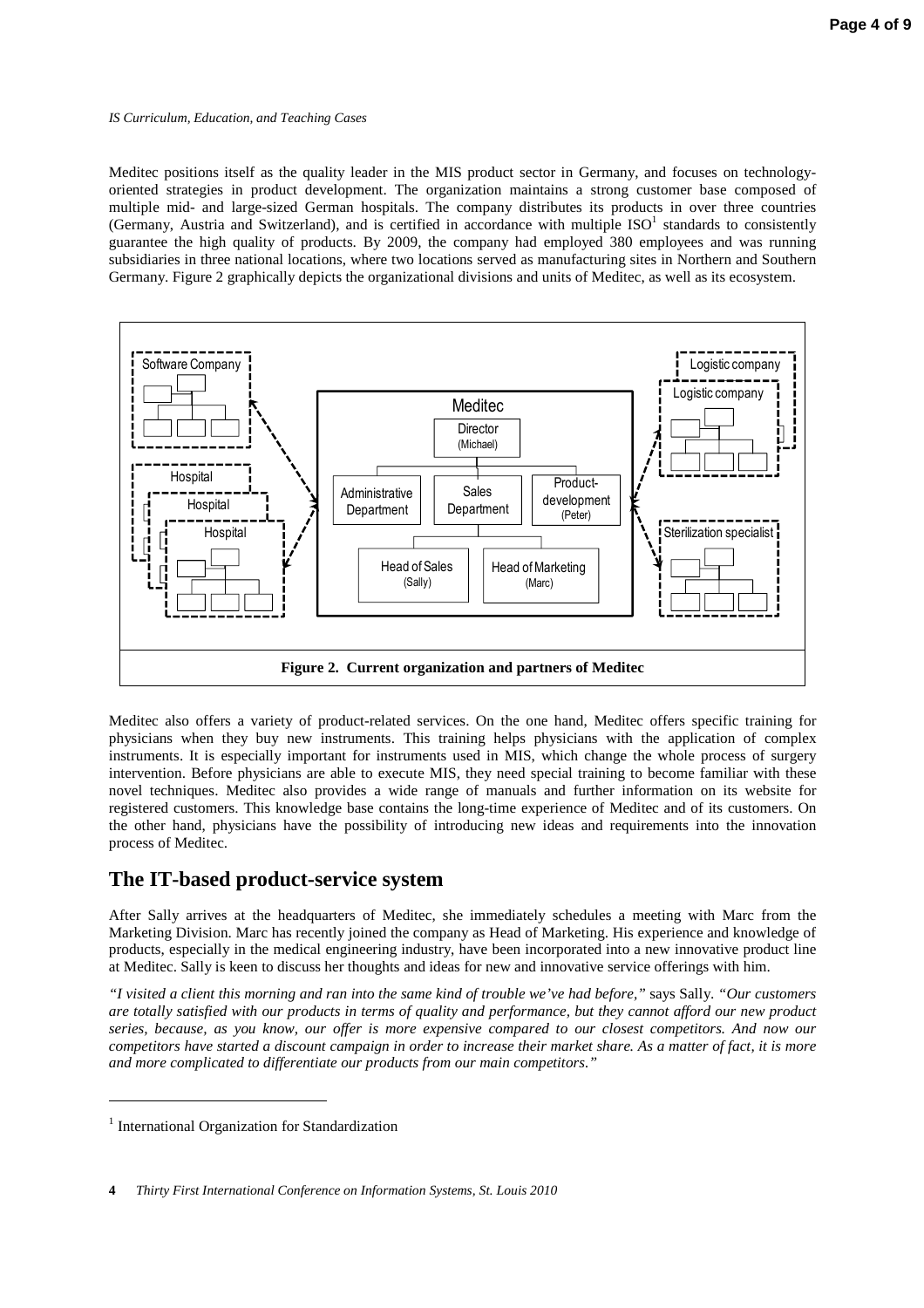Sally explains to Marc how in reaction to the situation, she has started to outline requirements for future products together with clients. In discussion with her clients, they have jointly brainstormed on new and recently emerging needs. The clients have suggested that product improvement should not only consider the products, but should additionally consider the processes that products are embedded in. Specifically, the clients explained to Sally that they were looking for possibilities to reduce the complexity of their non-core processes.

Sally turns to Marc and says, *"So I came up with the idea that we should try to create and offer new appropriate services around our product lines in order to ease our customers' processes. On my way back from meeting with the client, I had some ideas for new services that would support our customers in focusing on their core processes and strengthening core competencies, but I would like to hear your opinion on these novel services for sophisticated quality management. For example, we could offer continuous quality inspections that follow regulatory standards for our product lines. This would ease the management of our products by our clients, enabling them to focus on their core competencies. What do you think?"*

Marc answers excitedly, *"This sounds interesting, but when I think about it, just focusing on processes would not do the trick. In order to deliver customized offers, our starting point in creating new offers needs to be the lifecycle of our products! Let's think about it for a moment – changing the perspective would turn Meditec upside down!"*

As a product-oriented company, Meditec has always been driven by innovations and improvements of products. The company claims to be one of the quality and technology leading companies. The entire business and product development processes are aligned to this strategy. Meditec has introduced existing services around their products only as an addition to offered surgical instruments. The development process of services is initiated by the marketing department after the research and development department has introduced a novel product line. Within the existing approach, the development of products and services is not conducted in parallel, nor is it done in an integrated way.

A lifecycle-oriented perspective on products would revolutionize the existing business model and innovation management process applied at Meditec. Innovations would no longer be driven exclusively by technical functionalities of products only, but by demands along the entire lifecycle of products integrating customers' business processes.

This approach would change a product-centric development process to a development process focusing on the usage of the product and results of usage. Customers do not necessarily intend ownership of products, but they want to use products or technology in an appropriate way within their business processes in order to achieve specific results. With this change, Meditec could establish novel business models in which clients would pay for the lease or rental of products, and thus only for the actual usage of products. In the realization of such a business model, the product does not shift in ownership: the product vendor owns the product along the entire product lifecycle, but additionally takes on responsibility for maintenance, repair and control. In addition, novel business models could be realized that are based on a pay per use principle which have been successfully adopted in other health care sectors, i.e., vendors of expensive magnetic resonance tomographs. In this case, the customer would only pay for the result – correct scans – and not for the underlying technology – the magnetic resonance tomography. This business model would open new possibility for the underlying payment model with applied IT and an adequate information management (IM).

Sally and Marc consider that all of the new business models are now based on the necessary transformation of existing business processes. The vendors are in need of monitoring process quality because they are not only responsible for products but also for the entire processes embedded in the customers. For instance, pay per use business models call for tracking and tracing solutions for used products that are facilitated in processes. Vendors therefore need to gather, analyze and manage process information which generates new challenges. In addition, the vendor needs to build up new competencies and skills, especially in the context of IT as an enabler for almost all of the mentioned business models.

Sally continues the discussion with Marc, *"Our products are embedded in complex processes within hospital organizations. Of course we know some of them, but, in general, we focus on surgical methods. This means that our product developers have never considered the entire lifecycle of instruments but have focused on surgical methods." "You are absolutely right,"* adds Marc. *"All our marketing activities are oriented to the needs of physicians. They are our key customers."* 

*"But solutions around the lifecycle of our instruments will also have to consider new customers, like administrative personnel. We therefore have to include the organizational entities participating in the entire sterilization process*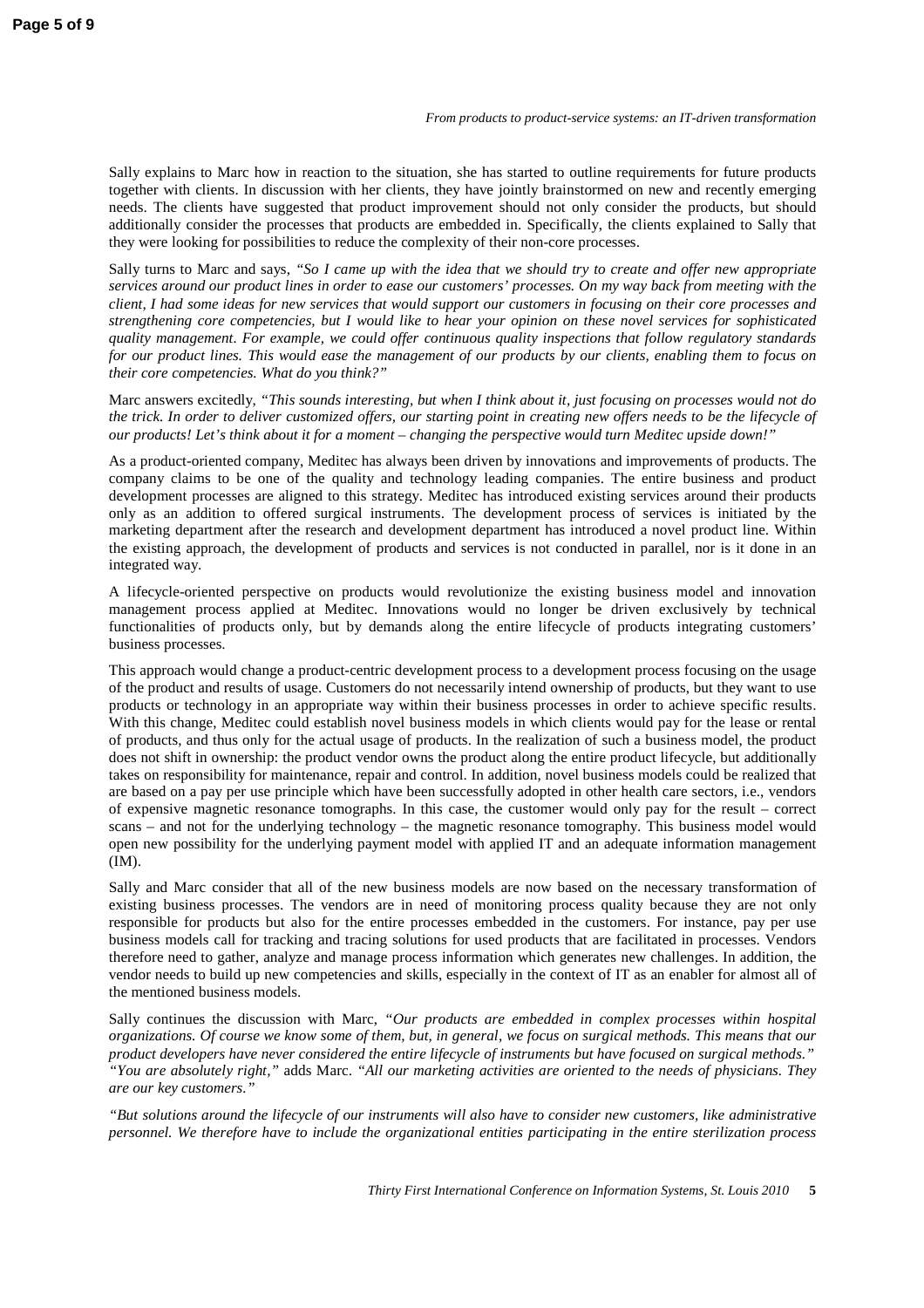*IS Curriculum, Education, and Teaching Cases* 

*that includes nursing staff, instrument cleaning teams, the inventory, as well as the IT department. This is totally new for us, and seems to be a big challenge. On the other hand, this could also be a great opportunity for us! We can design new kinds of product-service systems and generate additional value for our customers. These bundles would increase customer retention and open up new opportunities to generate turnover."* 

*"So let's organize a workshop with our most important clients. First, we have to invite representatives from every stakeholder who is in contact with our instruments along the entire lifecycle,"* suggests Marc, *"and then we have to invite representatives from all involved departments at Meditec in order to immediately discuss and evaluate our ideas."* 

Both Marc and Sally realize that their plan will not be easy for Meditec. They need the input from their customers in order to gather requirements and to understand the lifecycle of used products within the hospitals. They also realize that IT would be a key competence in delivering integrated PSS. Although the instruments do not build on and nor are based on IT, the instruments are embedded in IT-based processes at the hospital, e.g., the documentation, logistical and inventory processes. Sally and Marc further realize that the delivery of an integrated PSS will require specific IT capabilities which are not available at Meditec.

#### **What the customers want**

In the following two months, Sally and Marc organize multiple workshops with important clients. In addition, they convince Peter, Senior Product Manager at Meditec, to join the workshops. Peter brings in his strong technical background and gives feedback to the feasibility of innovative ideas. The workshop participants generate requirements, discuss possible solutions and specify the most promising ideas. Today, the workshop team will present all results and findings to Michael, who has served as Director of Meditec for five years. Peter from the Production Development Team is also in attendance.

Sally initiates the meeting. *"Today we want to talk about new business opportunities for Meditec in order to generate additional turnover. As you all know, our product sales have stagnated. Differentiation from our main competitors is becoming more and more difficult. Our main national and international competitors have caught up*  in functionality and quality, and some of them offer their products much cheaper than we can, which has resulted in *steadily decreasing margins. The reality is that we have already lost some of our best customers. This means we have to think differently in order to break new ground. What we now recognize is that we need to detach ourselves from a pure product centric perspective. We have to think in a holistic way – no longer in a purely product-centric way. Our products are brilliant and known for the innovative features and quality in the market, but this is no longer sufficient. Hence, we have organized several workshops with our most important customers in order to get a better understanding of their needs. Note, however, that we did not ask them for product improvements, but for improvements along the lifecycle of our products! With this approach, we preached to the choir. In the workshop setting, we have already identified many opportunities for improvement."*

Peter adds, *"In doing so, we also identified the sterilization process carrying the biggest potential to ease the life of our customers. All of our customers have mentioned complaints about this complex process. Achieving the optimum in hygiene turns out to be a complex challenge for them. Specific requirements exist for the disinfection of surgical instruments previous to a surgical intervention. We know that instruments have to be absolutely clean. Unfortunately, a variety of factors influence the results of this cleaning process, which then complicates the control of the entire sterilization process. If instruments are not absolutely clean and disinfected, they increase the risk for infections. A possible reason displays a wrong configuration of the cleaning program of the disinfection automat."*

*"But the sterilization process is only one module in our proposal,"* adds Marc*. "Surgical instruments have to pass a complex sterilization process underlying governmental regulations, and you know that German hospitals are restricted to a single usage of surgery instruments by law. That means that used surgical instruments must be disinfected, cleaned and sterilized immediately before they are approved for the reuse cycle. The whole process must be controlled, and documentation is essential by government regulations. Even for mid- and large-sized hospitals, the sterilization of surgical instruments is highly complicated and expensive, with the end result that investments in specific sterilization machines are high and require long-term planning, employees for the sterilization process need to undergo special training, and documentation of the entire sterilization process is obligatory, time-consuming and complex.*" Marc turns to display his presentation slides, and the underlying cleaning process of surgical instruments appears (Figure 3)…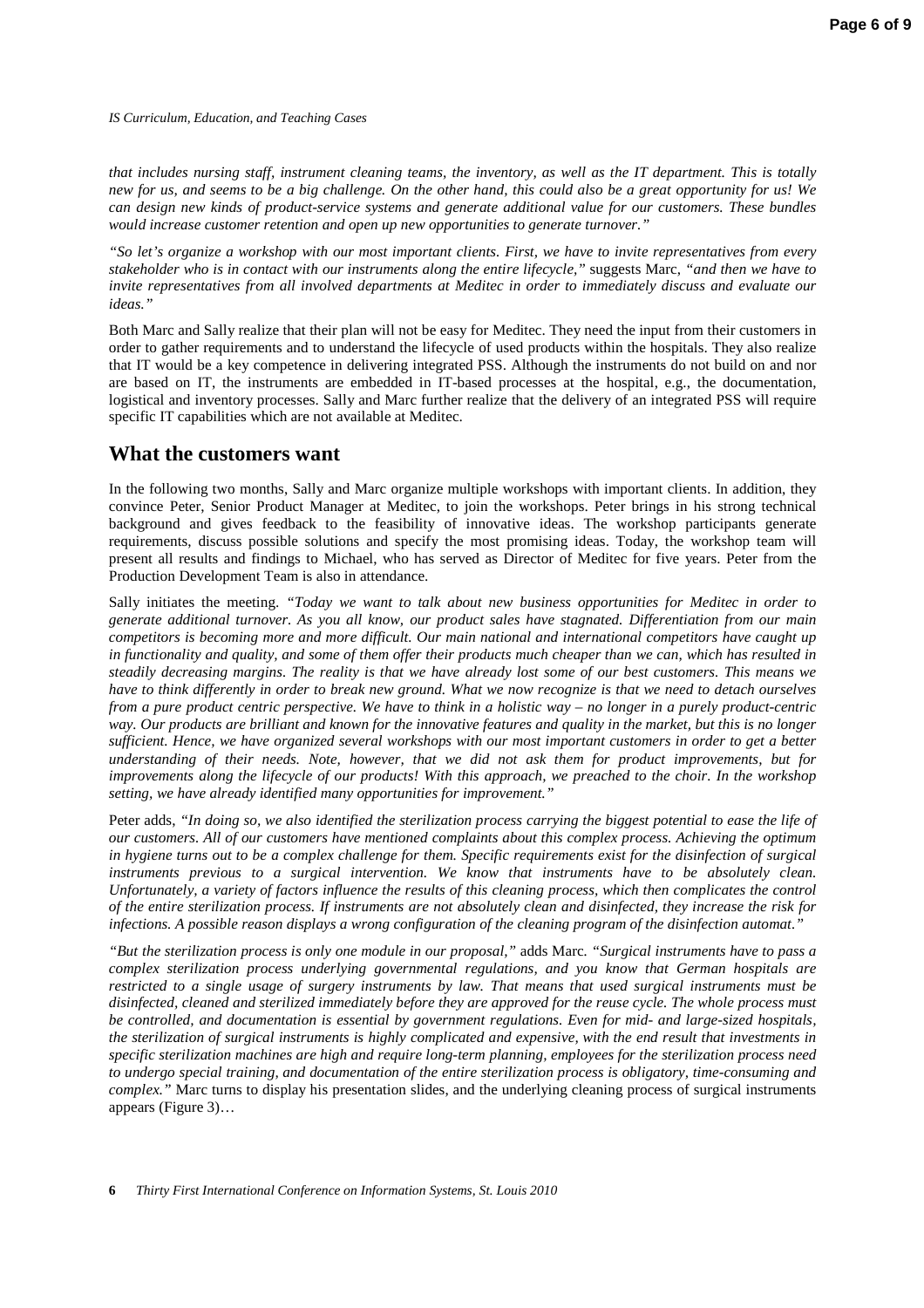*From products to product-service systems: an IT-driven transformation* 

He explains, *"After the surgery has used the commodity like bandages or single-use components, they have to be disposed of properly. All instruments are carried to the cleaning area with the help of special trolleys and cases. A disposal elevator helps to transport these trolleys to the cleaning area which is normally on another floor and part of the hospital or outsourced to an external partner. When the instruments enter the cleaning area, instruments are preprocessed in a special cleaning process to be prepared for the sterilization process. In parallel, used trolleys and cases are cleaned. After a successful pre-sterilization cleaning process and cleaning process of extra equipment, such as trolleys and cases, both types of entities need to pass a checking process. Trolleys and cases which successfully pass this check are stored and stocked for their next use. After a successful sterilization, the surgical equipment is identified and either prepared for storing and commissioning or charged to appropriate trolleys and cases to be transported to the surgery area. Several additional activities are linked to the entire process, in particular the documentation. Every hospital is responsible for implementing a risk evaluation, recording all cleaning activities, and ensuring a continuous documentation. You can see this entire process here"* (Figure 3).



*"The sterilization process is not only labor-intensive, but hospitals are also challenged by complex logistical requirements in which surgical instruments need to be collected, tracked and moved in multiple steps of the process. Finally, all process steps must be documented by law."* 

*"Asset management and inventory information within the lifecycle process of surgical instruments play a critical role. But normally, IT systems used within the sterilization process and the implemented hospital information systems (HIS) are two separate systems. For this reason, inventory data are not accessible for hospital employees in real-time, which can lead to redundant and inconsistent data sets about the status of the surgical instruments. The IT architectures of many customers, especially those of public sponsored hospitals, have grown over many years and are very heterogeneous. An integrated asset management could synchronize all data stored on instruments across various IT systems."* 

*"Finally, the type and number of instruments used for every surgery is usually known. In normal cases, more instruments are available for physicians than are necessary. This fact impacts the sterilization process in two negative ways: the number of instruments running through the sterilization process is not optimized, and the more*  instruments that are available, the more complex the decision and search activities to find the correct instrument *during the surgery. If worse comes to worst, the physician loses too much time or makes a wrong decision. Usually, 70 to 80 instruments are prepared on the surgery table, but only 30% to 40% are actually used."*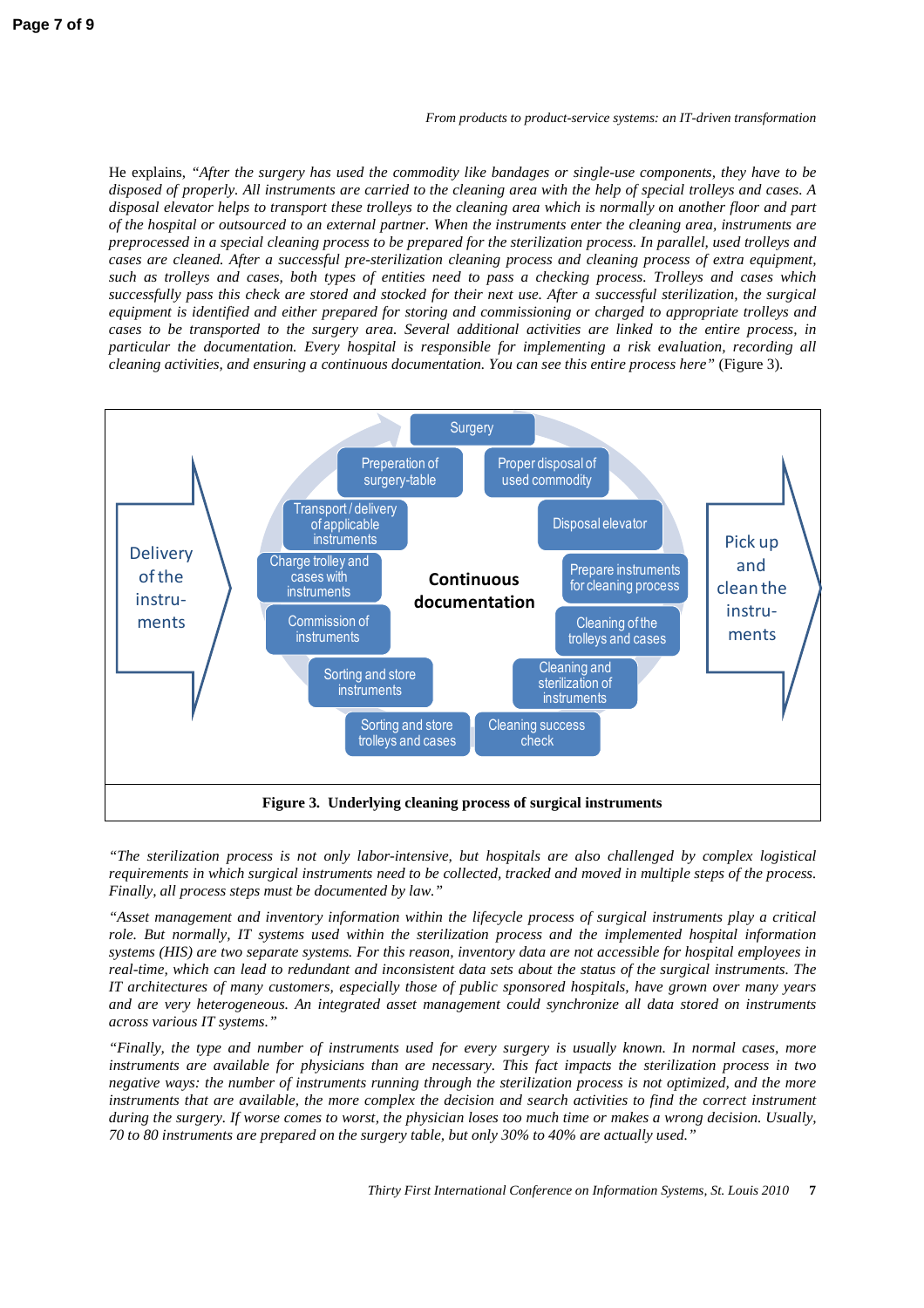*"This PSS sounds promising!"* admits Michael. *"Although we have to develop many competencies, processes and routines that are needed for this PSS, I can see this as a very important step for Meditec. Our PSS could be a big opportunity for us! This calls for developing a sustainable business model."*

# **IT Challenges**

New challenges arise for a product-centric company like Meditec if it wants to deliver an integrated PSS around their existing product portfolio. It is clear that Meditec is not able to assume all tasks and activities of the PSS, but they do want to play a key role within the potential new business model. IT capabilities play a critical role for managing PSS. Orchestrating just-in-time processes in providing specific instruments for surgical interventions and steering logistical partners is not feasible without sophisticated use of IT. The project team at Meditec soon realized that the company needed to establish an adequate IM which controls all underlying information flows within the value network and between institutional entities for a successful introduction of the new business model. However, the challenges for an adequate IM are numerous.

First, Meditec has to ensure that used instruments are picked up from the customer, transported to a central sterilization service provider, and brought back to the dedicated hospital. The go-and-return logistic service is a new process because until now the company has only produced and sold instruments, thus providing a one-way delivery service to the customer. For the newly offered PSS, the company will then have to track and manage complex movements of instruments to multiple clients. The project team early decided on integrating the external partners that are specialized in logistics. In this case, Meditec must now ensure an adequate information flow between Meditec, the clients and the partner providing the logistical services. This includes information about the sender and receiver, time specifications and delivery orders, including the identification of every instrument provided to the client. In addition, the sterilization specialist needs access to the IT system in order to enter delivery orders which are shared with the logistics partner. Finally, the sterilization process must be documented. The documentation contains details about the entire cleaning program, temperature and duration of the sterilization process.

As described above, a number of parameters and aspects have to be considered in turning Meditec from a product manufacturer to a solution provider. Some aspects are static in their nature, thus creating a basis for the PSS that is valid for every customer. Other aspects have to be customized for different customers and allow individualization in providing the PSS. For example, every physician uses a slightly different set of instruments for a specific surgery. The PSS could consider this aspect and deliver the preferred set of instruments to every physician.

The IM efforts taken must also consider the integration of HIS. Every hospital operates its own HIS which handles information on upcoming surgeries, and lists documentation about the cleaning activities, as well as location and status data of surgical equipment. In addition, personnel in the client hospitals must be trained in new functionalities of the HIS, e.g., to trigger a delivery order. Hospital personnel have to undergo special training on changed HIS functionalities. Interfaces have to be implemented for the communication between the systems.

But IT is not only important for handling the complexity of the business value network. With the help of gathered information, Meditec is able to deliver totally novel and innovative services for their customers. Comparable to almost every copier vendor, Meditec could offer a pay per use model for instruments. Hospitals usually do not buy copiers but only pay for each copy. The vendor is responsible for the quality of the copier and the availability of all consumption items, such as toner and paper. This is only possible with the help of counting and communication functionalities of the copiers. In the backend, the vendor has to manage collected data and relate them to each customer. This business model could also work for Meditec. Hospitals would not buy instruments any longer, but only pay for the use of sterile and high quality instruments. This would increase cost transparency for the hospitals and ease the mapping of costs to a treatment or patient.

Finally, the analysis of information flows allows Meditec to identify patterns of use of the instruments. These analyses help to optimize the flow of instruments and could give input for the product development. For example, patterns of wasting and erosion could flow in research of materials and could be helpful for the processing of materials.

## **Getting going**

The management of Meditec wants to transform the company from a product-centric towards a customer-centric company. An important step is to gather requirements from its customers on the lifecycle of instruments and their